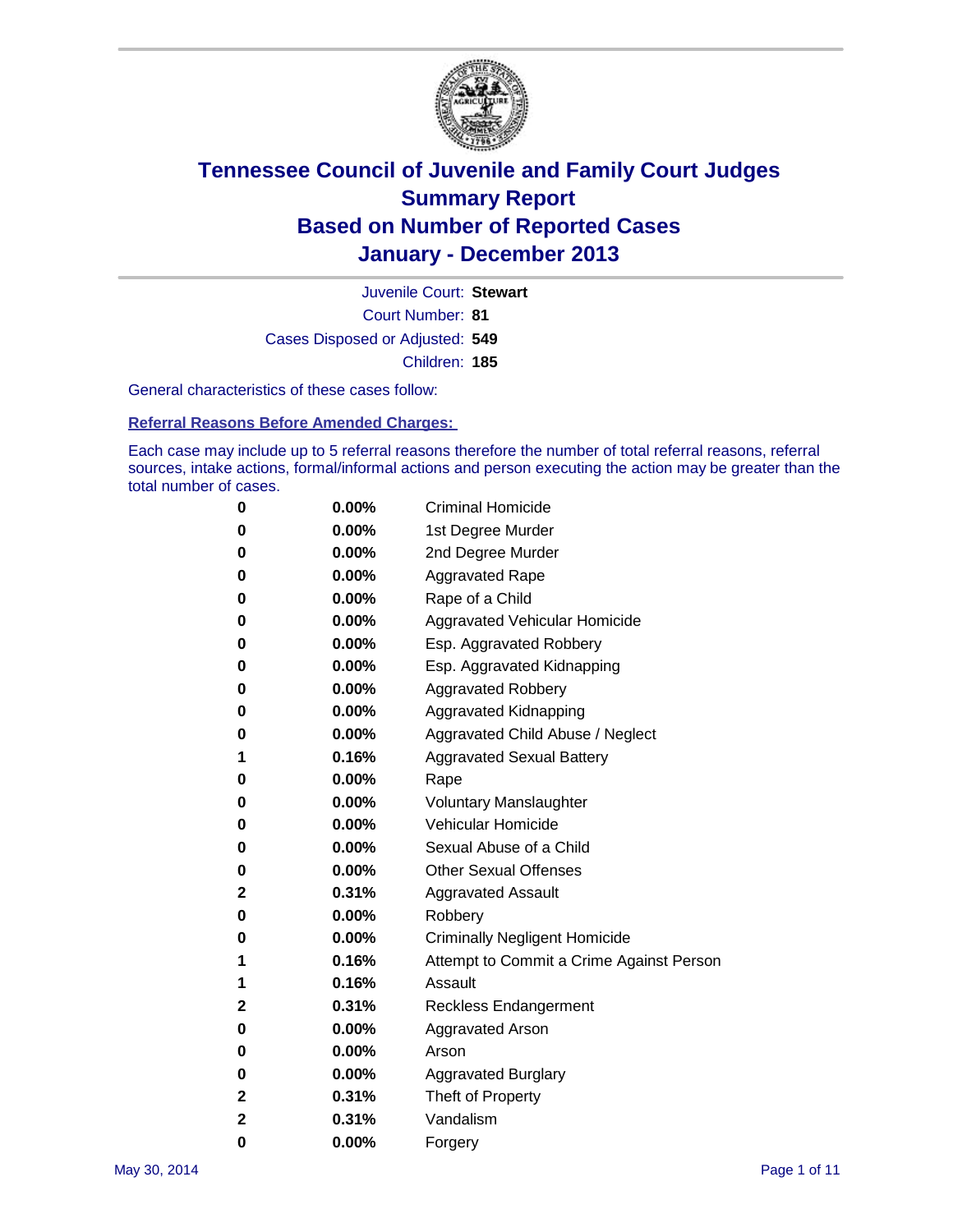

Court Number: **81** Juvenile Court: **Stewart** Cases Disposed or Adjusted: **549** Children: **185**

#### **Referral Reasons Before Amended Charges:**

Each case may include up to 5 referral reasons therefore the number of total referral reasons, referral sources, intake actions, formal/informal actions and person executing the action may be greater than the total number of cases.

| 0            | 0.00% | <b>Worthless Checks</b>                                     |
|--------------|-------|-------------------------------------------------------------|
| 0            | 0.00% | Illegal Possession / Fraudulent Use of Credit / Debit Cards |
| 1            | 0.16% | <b>Burglary</b>                                             |
| 0            | 0.00% | Unauthorized Use of a Vehicle                               |
| 0            | 0.00% | <b>Cruelty to Animals</b>                                   |
| 0            | 0.00% | Sale of Controlled Substances                               |
| 21           | 3.28% | <b>Other Drug Offenses</b>                                  |
| 4            | 0.63% | Possession of Controlled Substances                         |
| 0            | 0.00% | <b>Criminal Attempt</b>                                     |
| 1            | 0.16% | Carrying Weapons on School Property                         |
| 0            | 0.00% | Unlawful Carrying / Possession of a Weapon                  |
| 5            | 0.78% | <b>Evading Arrest</b>                                       |
| 1            | 0.16% | Escape                                                      |
| $\mathbf{2}$ | 0.31% | Driving Under Influence (DUI)                               |
| 15           | 2.34% | Possession / Consumption of Alcohol                         |
| 0            | 0.00% | Resisting Stop, Frisk, Halt, Arrest or Search               |
| 0            | 0.00% | <b>Aggravated Criminal Trespass</b>                         |
| 0            | 0.00% | Harassment                                                  |
| 0            | 0.00% | Failure to Appear                                           |
| 0            | 0.00% | Filing a False Police Report                                |
| 1            | 0.16% | Criminal Impersonation                                      |
| 10           | 1.56% | <b>Disorderly Conduct</b>                                   |
| 0            | 0.00% | <b>Criminal Trespass</b>                                    |
| 0            | 0.00% | <b>Public Intoxication</b>                                  |
| 0            | 0.00% | Gambling                                                    |
| 28           | 4.38% | Traffic                                                     |
| 0            | 0.00% | Local Ordinances                                            |
| 0            | 0.00% | Violation of Wildlife Regulations                           |
| 2            | 0.31% | Contempt of Court                                           |
| 10           | 1.56% | Violation of Probation                                      |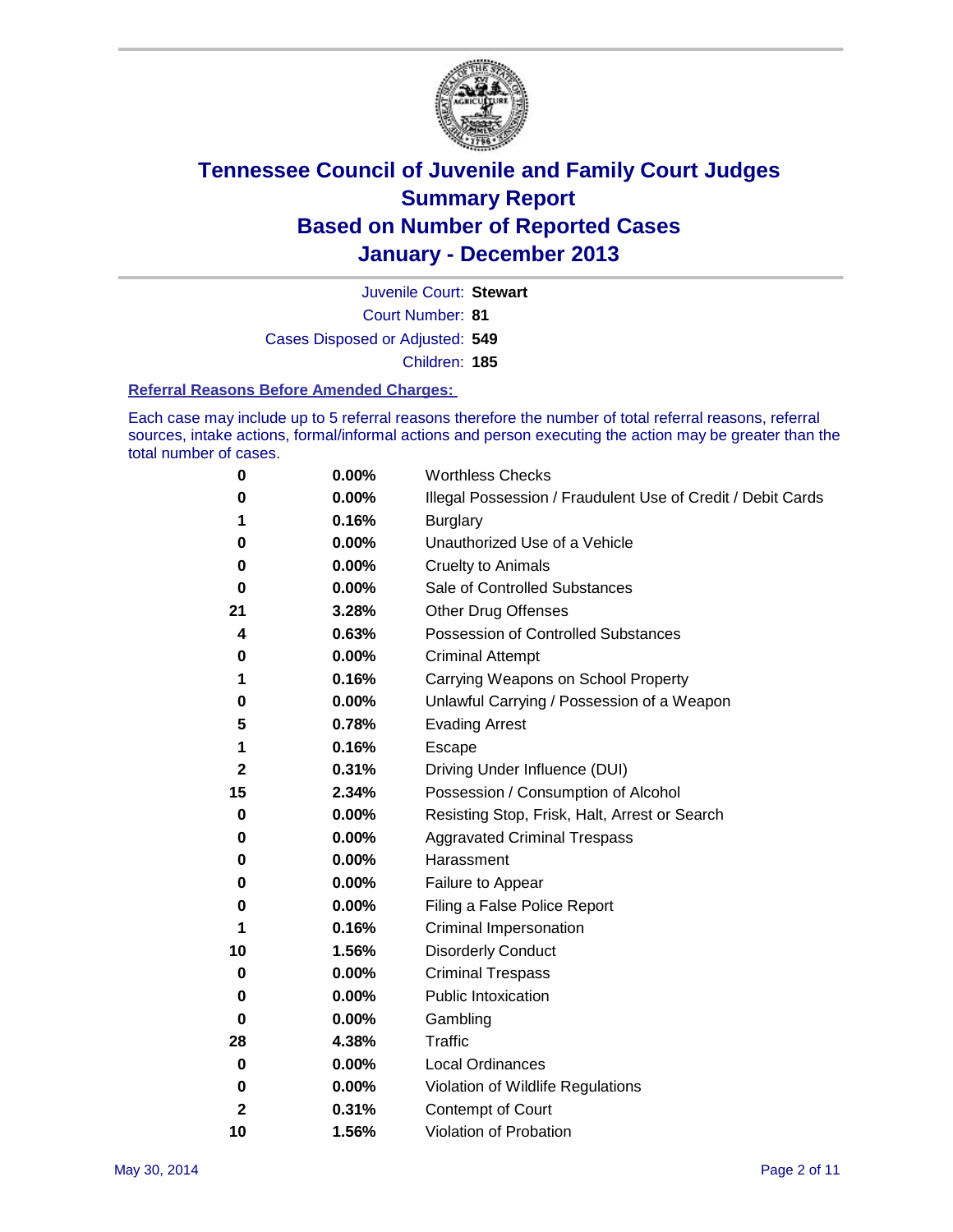

Court Number: **81** Juvenile Court: **Stewart** Cases Disposed or Adjusted: **549** Children: **185**

#### **Referral Reasons Before Amended Charges:**

Each case may include up to 5 referral reasons therefore the number of total referral reasons, referral sources, intake actions, formal/informal actions and person executing the action may be greater than the total number of cases.

| 640          | 100.00%  | <b>Total Referrals</b>                |
|--------------|----------|---------------------------------------|
| 12           | 1.88%    | Other                                 |
| 0            | 0.00%    | <b>Consent to Marry</b>               |
| $\bf{0}$     | 0.00%    | <b>Request for Medical Treatment</b>  |
| 12           | 1.88%    | <b>Child Support</b>                  |
| 5            | 0.78%    | Paternity / Legitimation              |
| 31           | 4.84%    | Visitation                            |
| 28           | 4.38%    | Custody                               |
| 43           | 6.72%    | <b>Foster Care Review</b>             |
| 177          | 27.66%   | <b>Administrative Review</b>          |
| 92           | 14.38%   | <b>Judicial Review</b>                |
| 0            | 0.00%    | Violation of Informal Adjustment      |
| 0            | 0.00%    | Violation of Pretrial Diversion       |
| $\bf{0}$     | 0.00%    | <b>Termination of Parental Rights</b> |
| 109          | 17.03%   | Dependency / Neglect                  |
| 0            | 0.00%    | <b>Physically Abused Child</b>        |
| 0            | 0.00%    | <b>Sexually Abused Child</b>          |
| 7            | 1.09%    | <b>Violation of Curfew</b>            |
| 0            | 0.00%    | Violation of a Valid Court Order      |
| 0            | 0.00%    | Possession of Tobacco Products        |
| 0            | 0.00%    | Out-of-State Runaway                  |
| 1            | 0.16%    | In-State Runaway                      |
| 9            | 1.41%    | Unruly Behavior<br>Truancy            |
| $\mathbf{2}$ | 0.31%    |                                       |
| $\bf{0}$     | $0.00\%$ | Violation of Aftercare                |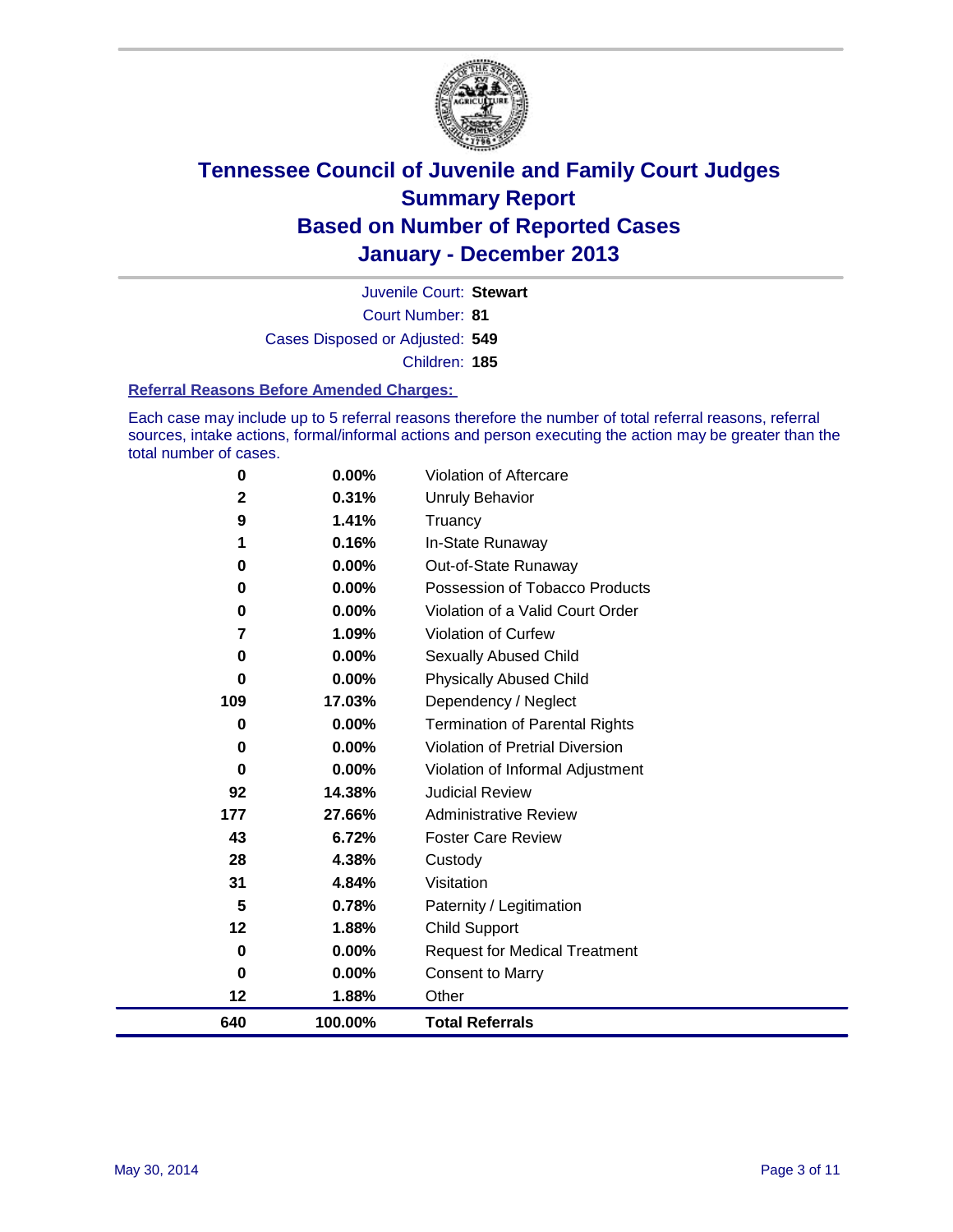

|                            |                                 | Juvenile Court: Stewart           |
|----------------------------|---------------------------------|-----------------------------------|
|                            |                                 | Court Number: 81                  |
|                            | Cases Disposed or Adjusted: 549 |                                   |
|                            |                                 | Children: 185                     |
| <b>Referral Sources: 1</b> |                                 |                                   |
| 92                         | 14.38%                          | Law Enforcement                   |
| 46                         | 7.19%                           | Parents                           |
| 17                         | 2.66%                           | <b>Relatives</b>                  |
| 0                          | 0.00%                           | Self                              |
| 9                          | 1.41%                           | School                            |
| 0                          | 0.00%                           | <b>CSA</b>                        |
| 171                        | 26.72%                          | <b>DCS</b>                        |
| 0                          | 0.00%                           | <b>Other State Department</b>     |
| 6                          | 0.94%                           | <b>District Attorney's Office</b> |
| 263                        | 41.09%                          | <b>Court Staff</b>                |
| 0                          | 0.00%                           | Social Agency                     |
| 4                          | 0.63%                           | <b>Other Court</b>                |
| 10                         | 1.56%                           | Victim                            |
| 14                         | 2.19%                           | Child & Parent                    |
| $\overline{2}$             | 0.31%                           | Hospital                          |
| 0                          | 0.00%                           | Unknown                           |
| 6                          | 0.94%                           | Other                             |
| 640                        | 100.00%                         | <b>Total Referral Sources</b>     |

### **Age of Child at Referral: 2**

| 0  | 0.00%    | <b>Unknown</b>     |
|----|----------|--------------------|
| 0  | $0.00\%$ | Ages 19 and Over   |
| 40 | 21.62%   | Ages 17 through 18 |
| 40 | 21.62%   | Ages 15 through 16 |
| 19 | 10.27%   | Ages 13 through 14 |
| 6  | 3.24%    | Ages 11 through 12 |
| 80 | 43.24%   | Ages 10 and Under  |
|    |          |                    |

<sup>1</sup> If different than number of Referral Reasons (640), verify accuracy of your court's data.

<sup>2</sup> One child could be counted in multiple categories, verify accuracy of your court's data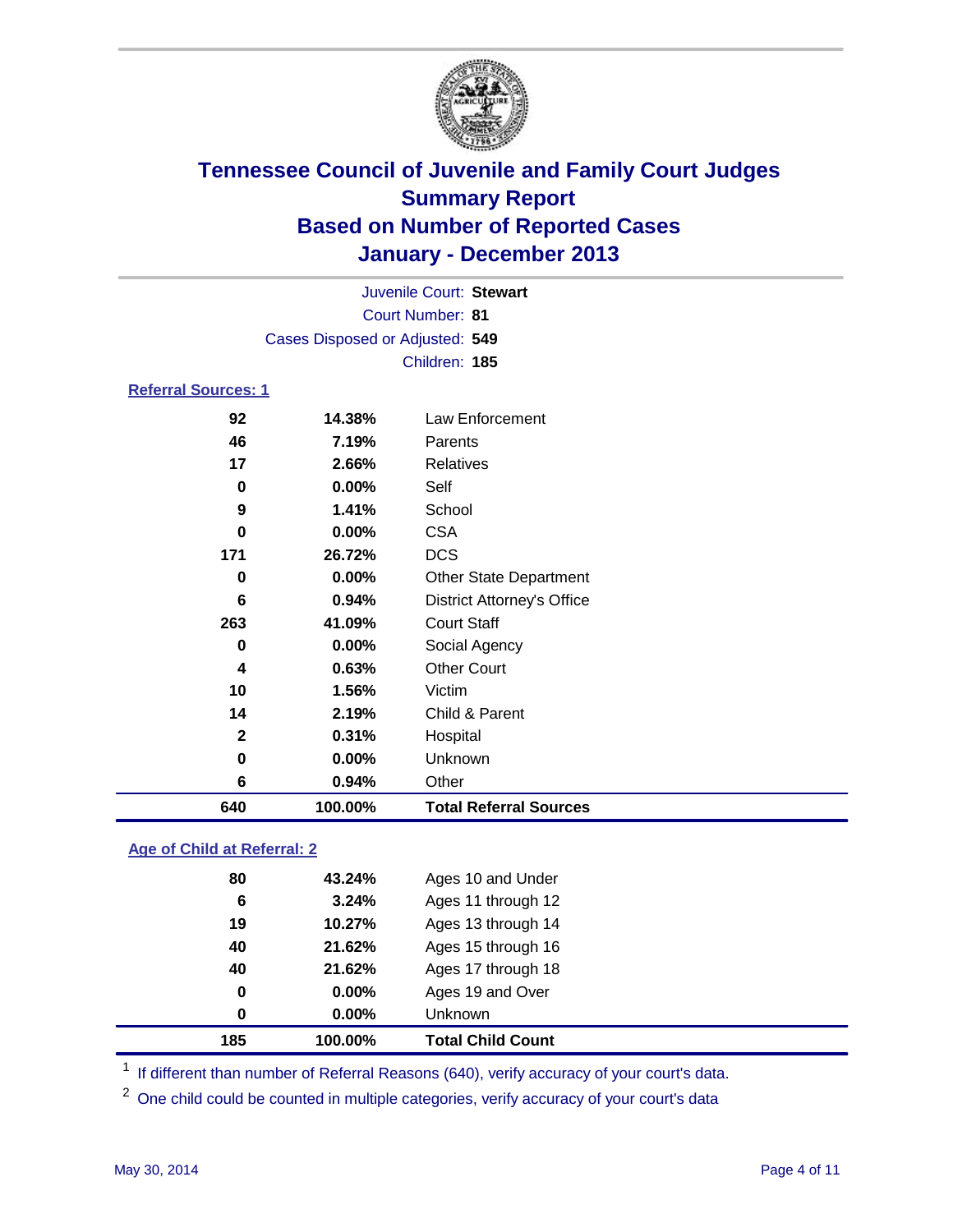

| Juvenile Court: Stewart                 |                                 |                          |  |  |
|-----------------------------------------|---------------------------------|--------------------------|--|--|
| Court Number: 81                        |                                 |                          |  |  |
|                                         | Cases Disposed or Adjusted: 549 |                          |  |  |
|                                         |                                 | Children: 185            |  |  |
| Sex of Child: 1                         |                                 |                          |  |  |
| 107                                     | 57.84%                          | Male                     |  |  |
| 78                                      | 42.16%                          | Female                   |  |  |
| $\bf{0}$                                | 0.00%                           | Unknown                  |  |  |
| 185                                     | 100.00%                         | <b>Total Child Count</b> |  |  |
| Race of Child: 1                        |                                 |                          |  |  |
| 170                                     | 91.89%                          | White                    |  |  |
| 3                                       | 1.62%                           | African American         |  |  |
| 0                                       | 0.00%                           | Native American          |  |  |
| 0                                       | 0.00%                           | Asian                    |  |  |
| 12                                      | 6.49%                           | Mixed                    |  |  |
| $\bf{0}$                                | 0.00%                           | Unknown                  |  |  |
| 185                                     | 100.00%                         | <b>Total Child Count</b> |  |  |
| <b>Hispanic Origin: 1</b>               |                                 |                          |  |  |
| 7                                       | 3.78%                           | Yes                      |  |  |
| 178                                     | 96.22%                          | No                       |  |  |
| $\bf{0}$                                | 0.00%                           | Unknown                  |  |  |
| 185                                     | 100.00%                         | <b>Total Child Count</b> |  |  |
| <b>School Enrollment of Children: 1</b> |                                 |                          |  |  |
| 147                                     | 79.46%                          | Yes                      |  |  |
| 38                                      | 20.54%                          | <b>No</b>                |  |  |
| $\mathbf 0$                             | 0.00%                           | Unknown                  |  |  |
| 185                                     | 100.00%                         | <b>Total Child Count</b> |  |  |

One child could be counted in multiple categories, verify accuracy of your court's data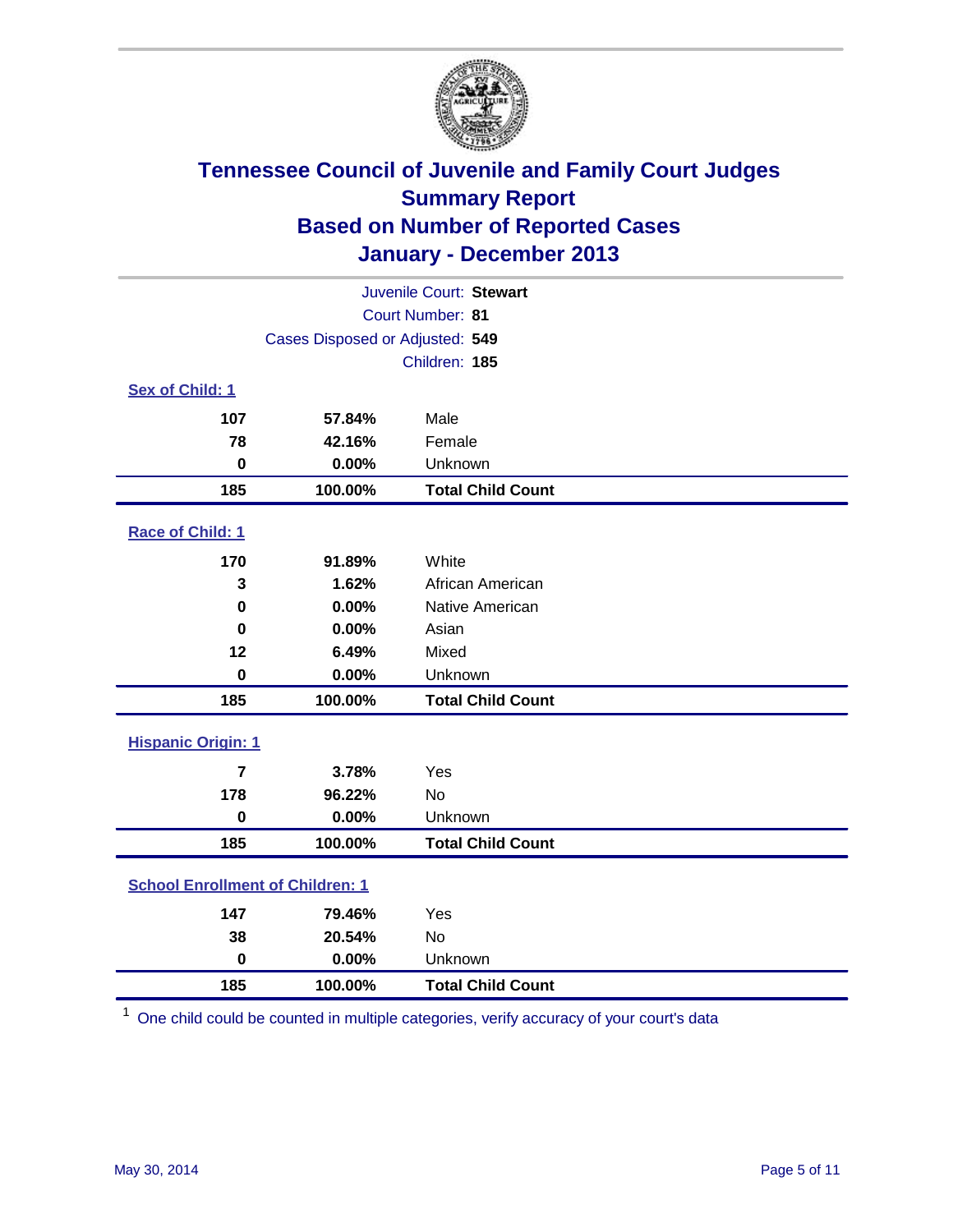

Court Number: **81** Juvenile Court: **Stewart** Cases Disposed or Adjusted: **549** Children: **185**

### **Living Arrangement of Child at Time of Referral: 1**

| 185          | 100.00%  | <b>Total Child Count</b>     |  |
|--------------|----------|------------------------------|--|
|              | $0.54\%$ | Other                        |  |
| 0            | $0.00\%$ | Unknown                      |  |
| 1            | 0.54%    | Independent                  |  |
| $\mathbf{2}$ | 1.08%    | In an Institution            |  |
| $\mathbf{2}$ | 1.08%    | In a Residential Center      |  |
| 1            | 0.54%    | In a Group Home              |  |
| 11           | 5.95%    | With Foster Family           |  |
| 0            | $0.00\%$ | <b>With Adoptive Parents</b> |  |
| 57           | 30.81%   | <b>With Relatives</b>        |  |
| 10           | 5.41%    | With Father                  |  |
| 41           | 22.16%   | With Mother                  |  |
| 16           | 8.65%    | With Mother and Stepfather   |  |
| 7            | 3.78%    | With Father and Stepmother   |  |
| 36           | 19.46%   | With Both Biological Parents |  |
|              |          |                              |  |

#### **Type of Detention: 2**

| 549 | 100.00%  | <b>Total Detention Count</b> |
|-----|----------|------------------------------|
| 0   | 0.00%    | Other                        |
| 548 | 99.82%   | Does Not Apply               |
| 0   | $0.00\%$ | <b>Unknown</b>               |
| 0   | $0.00\%$ | <b>Psychiatric Hospital</b>  |
| 1   | 0.18%    | Jail - No Separation         |
| 0   | $0.00\%$ | Jail - Partial Separation    |
| 0   | $0.00\%$ | Jail - Complete Separation   |
| 0   | 0.00%    | Juvenile Detention Facility  |
| 0   | 0.00%    | Non-Secure Placement         |
|     |          |                              |

<sup>1</sup> One child could be counted in multiple categories, verify accuracy of your court's data

If different than number of Cases (549) verify accuracy of your court's data.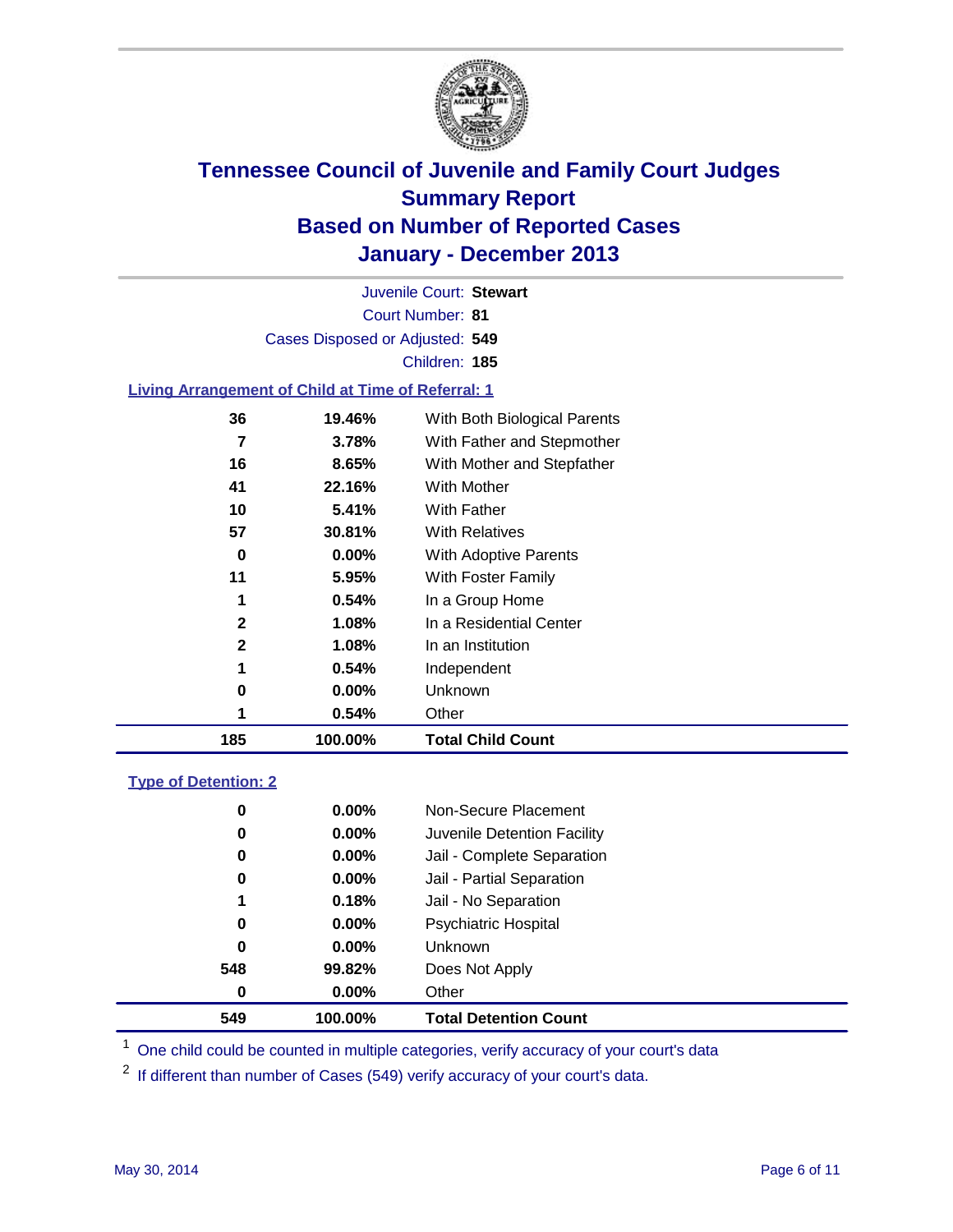

|                                                    |                                 | Juvenile Court: Stewart              |
|----------------------------------------------------|---------------------------------|--------------------------------------|
|                                                    |                                 | Court Number: 81                     |
|                                                    | Cases Disposed or Adjusted: 549 |                                      |
|                                                    |                                 | Children: 185                        |
| <b>Placement After Secure Detention Hearing: 1</b> |                                 |                                      |
| 0                                                  | 0.00%                           | Returned to Prior Living Arrangement |
| 0                                                  | 0.00%                           | Juvenile Detention Facility          |
| 0                                                  | 0.00%                           | Jail                                 |
| 0                                                  | 0.00%                           | Shelter / Group Home                 |
| 1                                                  | 0.18%                           | <b>Foster Family Home</b>            |
| 0                                                  | 0.00%                           | <b>Psychiatric Hospital</b>          |
| 0                                                  | $0.00\%$                        | Unknown                              |
| 548                                                | 99.82%                          | Does Not Apply                       |
| $\mathbf 0$                                        | 0.00%                           | Other                                |
| 549                                                | 100.00%                         | <b>Total Placement Count</b>         |
|                                                    |                                 |                                      |
| <b>Intake Actions: 2</b>                           |                                 |                                      |
| 228                                                | 35.63%                          | <b>Petition Filed</b>                |
| 57                                                 | 8.91%                           | <b>Motion Filed</b>                  |
| 51                                                 | 7.97%                           | <b>Citation Processed</b>            |
| $\bf{0}$                                           | 0.00%                           | Notification of Paternity Processed  |
| 83                                                 | 12.97%                          | Scheduling of Judicial Review        |
| 182                                                | 28.44%                          | Scheduling of Administrative Review  |
| 36                                                 | 5.63%                           | Scheduling of Foster Care Review     |
| 0                                                  | 0.00%                           | Unknown                              |
| $\mathbf 2$                                        | 0.31%                           | Does Not Apply                       |
| 1                                                  | 0.16%                           | Other                                |
| 640                                                | 100.00%                         | <b>Total Intake Count</b>            |

<sup>1</sup> If different than number of Cases (549) verify accuracy of your court's data.

<sup>2</sup> If different than number of Referral Reasons (640), verify accuracy of your court's data.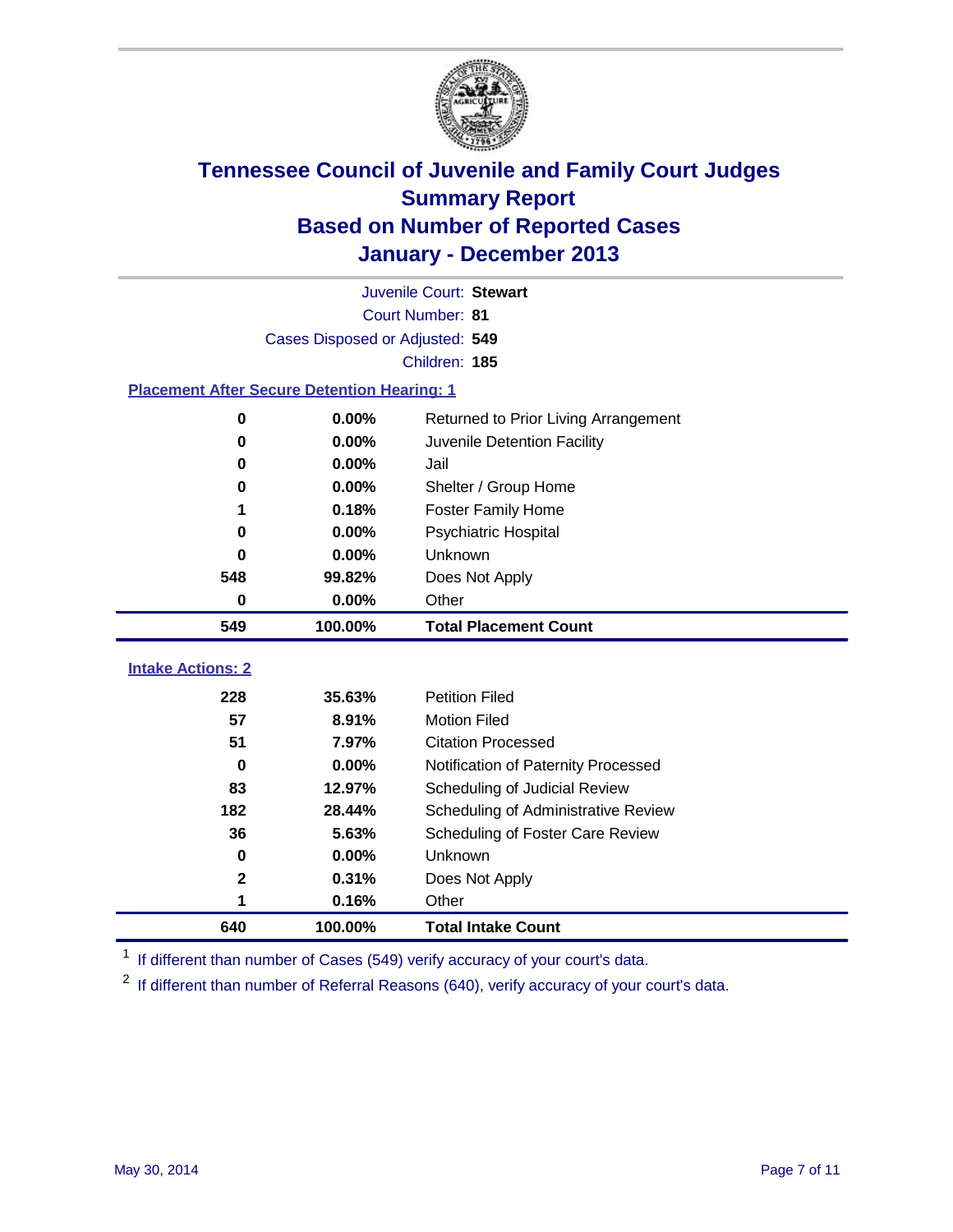

Court Number: **81** Juvenile Court: **Stewart** Cases Disposed or Adjusted: **549** Children: **185**

#### **Last Grade Completed by Child: 1**

| 41<br>22.16%<br>6<br>3.24% | Too Young for School<br>Preschool |
|----------------------------|-----------------------------------|
| 8<br>4.32%                 | Kindergarten                      |
| 3<br>1.62%                 | 1st Grade                         |
| 10<br>5.41%                | 2nd Grade                         |
|                            |                                   |
| 9<br>4.86%                 | 3rd Grade                         |
| 5<br>2.70%                 | 4th Grade                         |
| 2.16%<br>4                 | 5th Grade                         |
| 2.16%<br>4                 | 6th Grade                         |
| 9<br>4.86%                 | 7th Grade                         |
| 22<br>11.89%               | 8th Grade                         |
| 19<br>10.27%               | 9th Grade                         |
| 22<br>11.89%               | 10th Grade                        |
| 19<br>10.27%               | 11th Grade                        |
| 0.54%<br>1                 | 12th Grade                        |
| 0.00%<br>0                 | Non-Graded Special Ed             |
| 0.00%<br>0                 | <b>GED</b>                        |
| 3<br>1.62%                 | Graduated                         |
| 0.00%<br>0                 | Never Attended School             |
| 0.00%<br>0                 | Unknown                           |
| 0.00%<br>0                 | Other                             |
| 185<br>100.00%             | <b>Total Child Count</b>          |

| <b>Enrolled in Special Education: 1</b> |                                                             |  |
|-----------------------------------------|-------------------------------------------------------------|--|
| ^4                                      | $\overline{A}$ $\overline{A}$ $\overline{B}$ $\overline{B}$ |  |

| 185 | 100.00%  | <b>Total Child Count</b> |  |
|-----|----------|--------------------------|--|
| 0   | $0.00\%$ | <b>Unknown</b>           |  |
| 164 | 88.65%   | No                       |  |
| 21  | 11.35%   | Yes                      |  |

One child could be counted in multiple categories, verify accuracy of your court's data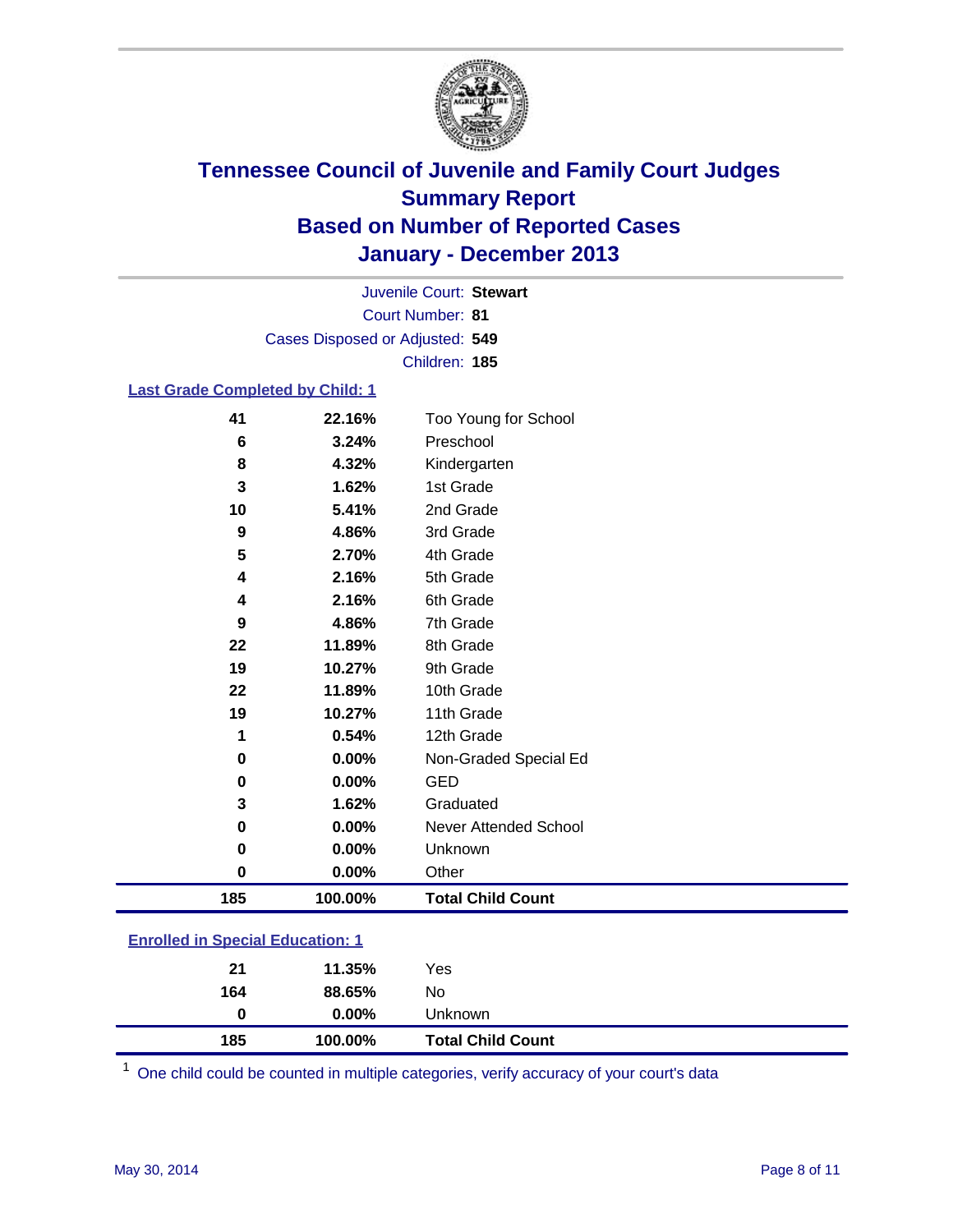

|                              |                                 | Juvenile Court: Stewart   |
|------------------------------|---------------------------------|---------------------------|
|                              |                                 | Court Number: 81          |
|                              | Cases Disposed or Adjusted: 549 |                           |
|                              |                                 | Children: 185             |
| <b>Action Executed By: 1</b> |                                 |                           |
| 399                          | 62.34%                          | Judge                     |
| $\mathbf{2}$                 | 0.31%                           | Magistrate                |
| 239                          | 37.34%                          | <b>YSO</b>                |
| 0                            | $0.00\%$                        | Other                     |
| 0                            | $0.00\%$                        | Unknown                   |
| 640                          | 100.00%                         | <b>Total Action Count</b> |

### **Formal / Informal Actions: 1**

| 22  | 3.44%    | Dismissed                                        |
|-----|----------|--------------------------------------------------|
| 12  | 1.88%    | Retired / Nolle Prosequi                         |
| 39  | 6.09%    | <b>Complaint Substantiated Delinquent</b>        |
| 9   | 1.41%    | <b>Complaint Substantiated Status Offender</b>   |
| 17  | 2.66%    | <b>Complaint Substantiated Dependent/Neglect</b> |
| 0   | 0.00%    | <b>Complaint Substantiated Abused</b>            |
| 0   | $0.00\%$ | <b>Complaint Substantiated Mentally III</b>      |
| 48  | 7.50%    | Informal Adjustment                              |
| 0   | $0.00\%$ | <b>Pretrial Diversion</b>                        |
| 1   | 0.16%    | <b>Transfer to Adult Court Hearing</b>           |
| 0   | $0.00\%$ | Charges Cleared by Transfer to Adult Court       |
| 121 | 18.91%   | Special Proceeding                               |
| 32  | 5.00%    | <b>Review Concluded</b>                          |
| 339 | 52.97%   | Case Held Open                                   |
| 0   | $0.00\%$ | Other                                            |
| 0   | $0.00\%$ | Unknown                                          |
| 640 | 100.00%  | <b>Total Action Count</b>                        |

<sup>1</sup> If different than number of Referral Reasons (640), verify accuracy of your court's data.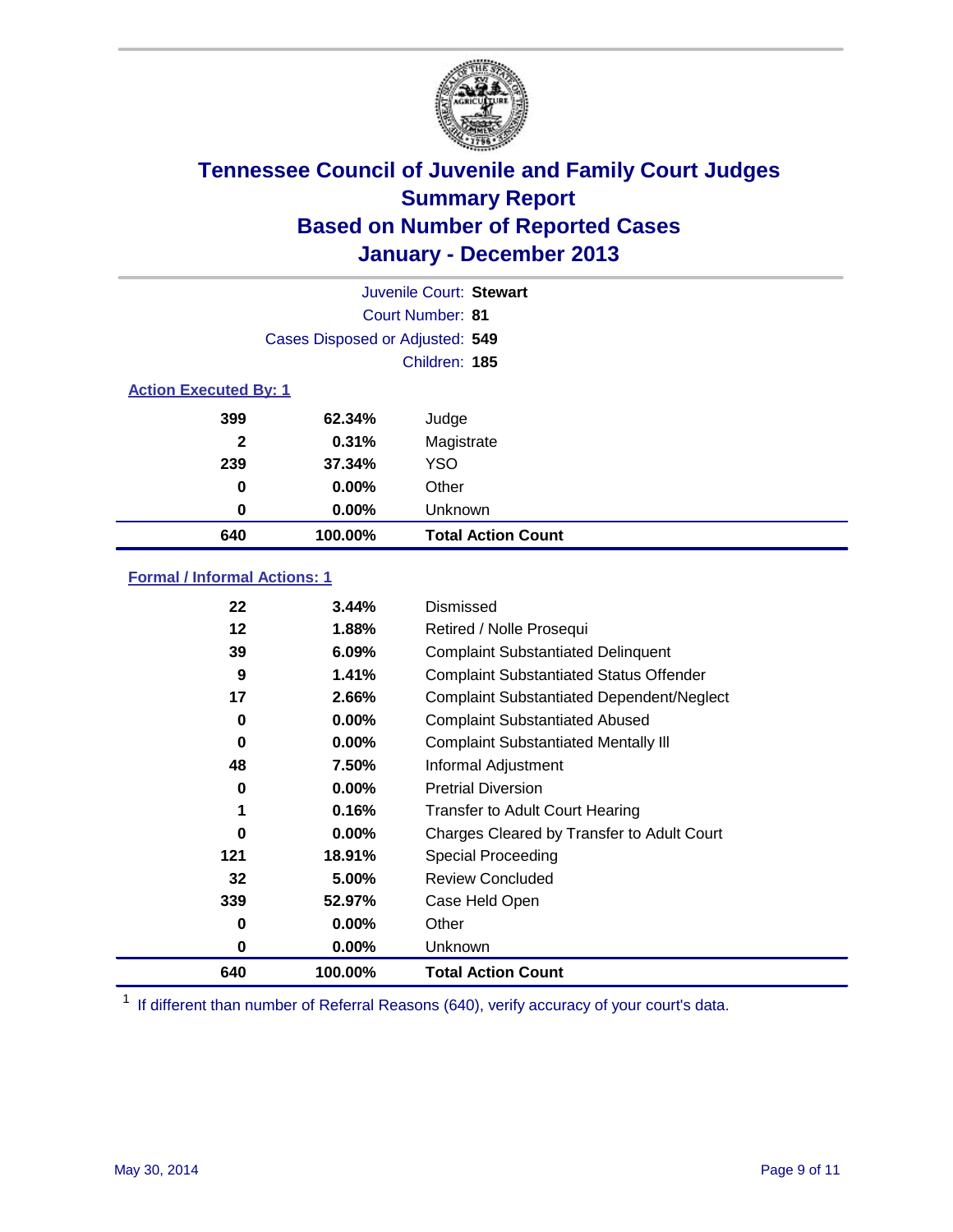

|                       |                                 | Juvenile Court: Stewart                               |
|-----------------------|---------------------------------|-------------------------------------------------------|
|                       |                                 | Court Number: 81                                      |
|                       | Cases Disposed or Adjusted: 549 |                                                       |
|                       |                                 | Children: 185                                         |
| <b>Case Outcomes:</b> |                                 | There can be multiple outcomes for one child or case. |
| 25                    | 1.93%                           | Case Dismissed                                        |
| 0                     | 0.00%                           | Case Retired or Nolle Prosequi                        |
| 211                   | 16.28%                          | Warned / Counseled                                    |
| 422                   | 32.56%                          | Held Open For Review                                  |
| 39                    | 3.01%                           | Supervision / Probation to Juvenile Court             |
| 0                     | 0.00%                           | <b>Probation to Parents</b>                           |
| 0                     | 0.00%                           | Referral to Another Entity for Supervision / Service  |
| 2                     | 0.15%                           | Referred for Mental Health Counseling                 |
| 9                     | 0.69%                           | Referred for Alcohol and Drug Counseling              |
| 0                     | 0.00%                           | <b>Referred to Alternative School</b>                 |
| 0                     | 0.00%                           | Referred to Private Child Agency                      |
| 10                    | 0.77%                           | Referred to Defensive Driving School                  |
| 10                    | 0.77%                           | Referred to Alcohol Safety School                     |
| 15                    | 1.16%                           | Referred to Juvenile Court Education-Based Program    |
| 1                     | 0.08%                           | Driver's License Held Informally                      |
| 0                     | 0.00%                           | <b>Voluntary Placement with DMHMR</b>                 |
| 3                     | 0.23%                           | <b>Private Mental Health Placement</b>                |
| 0                     | 0.00%                           | <b>Private MR Placement</b>                           |
| 0                     | 0.00%                           | Placement with City/County Agency/Facility            |
| 7                     | 0.54%                           | Placement with Relative / Other Individual            |
| $\mathbf 2$           | 0.15%                           | Fine                                                  |
| 42                    | 3.24%                           | <b>Public Service</b>                                 |
| 4                     | 0.31%                           | Restitution                                           |
| 0                     | 0.00%                           | <b>Runaway Returned</b>                               |
| 13                    | 1.00%                           | No Contact Order                                      |
| 3                     | 0.23%                           | Injunction Other than No Contact Order                |
| 1                     | 0.08%                           | <b>House Arrest</b>                                   |
| 1                     | 0.08%                           | <b>Court Defined Curfew</b>                           |
| 19                    | 1.47%                           | Dismissed from Informal Adjustment                    |
| 0                     | 0.00%                           | Dismissed from Pretrial Diversion                     |
| 4                     | 0.31%                           | Released from Probation                               |
| 0                     | 0.00%                           | <b>Transferred to Adult Court</b>                     |
| 0                     | $0.00\%$                        | <b>DMHMR Involuntary Commitment</b>                   |